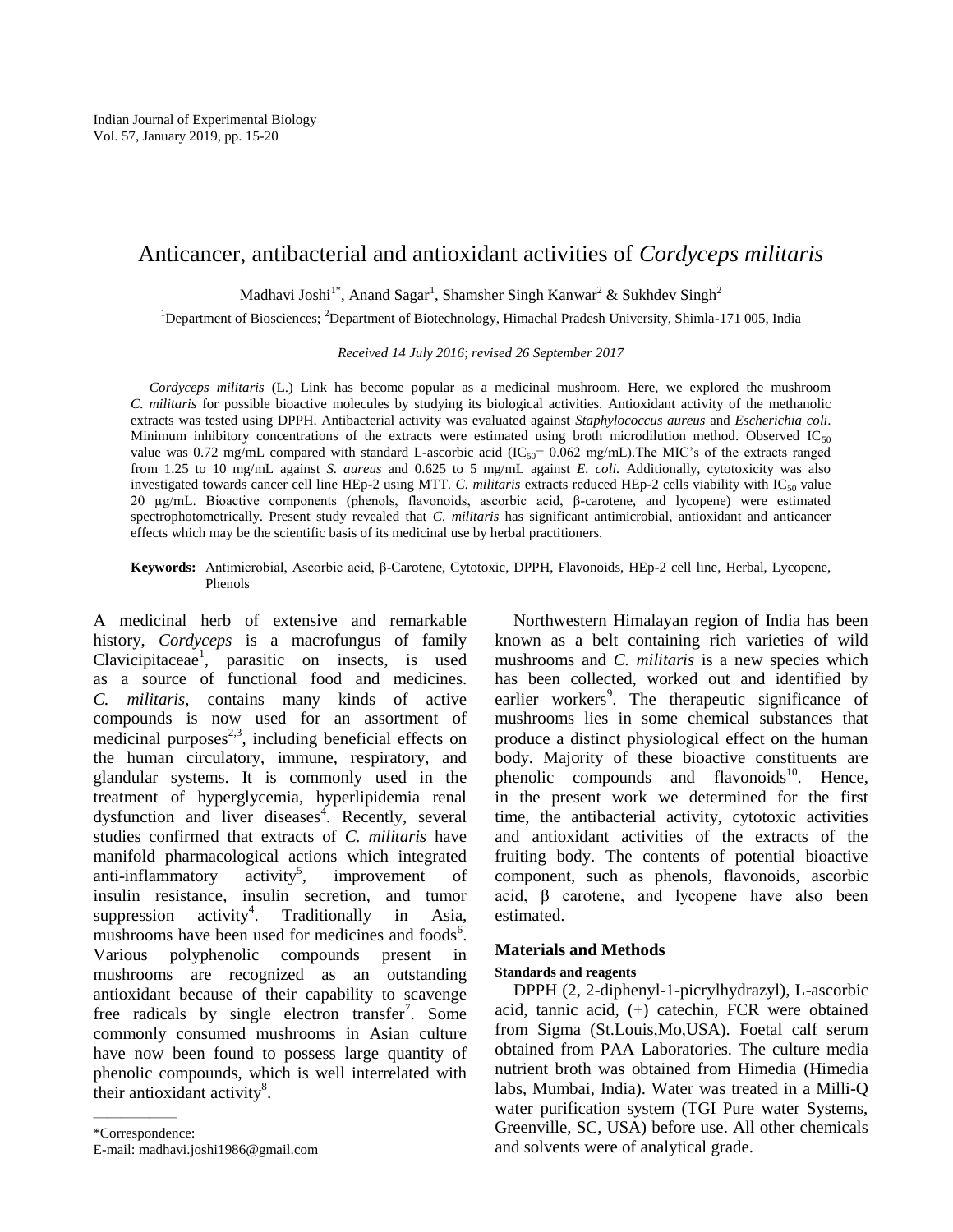### **Sample collection**

Fruiting bodies of *C. militaris*, were collected from Glen forest of North-Western Himalayas, India and identified at Department of Biosciences, Himachal Pradesh University, Shimla. Fresh fruiting bodies of mushrooms were cut into small pieces and sun-dried. A coarse powder was obtained using a electronic mill.

### **Extract preparation for antioxidant activity**

For preparation of the extract, 10 g sample was extracted by stirring at 100 rpm with 100 mL methanol at 30°C for 24 h and filtered through Whatman No. 1 filter paper. The residue was then extracted with two additional 100 mL portions of methanol, in a similar manner. The combined methanolic extracts were evaporated by rotary evaporator at 40°C to dryness, re-dissolved in methanol to a concentration of 20 mg/mL and stored in dark at  $4^{\circ}$ C for further use<sup>11.</sup>

# **Scavenging ability on 2, 2-diphenyl-1-picrylhydrazyl radicals**

The hydrogen atoms or electron donation ability of the extracts was measured from the bleaching of the purple coloured DPPH methanolic solution with little modification. About three mL of different concentrations of the extracts was added to one mL of methanolic DPPH (final concentration of DPPH was 200  $\mu$ M). The mixture was shaken briskly and allowed to stand for 30 min at room temperature (25°C) and absorbance of the resulting solution was measured at 517 nm using spectrophotometer (Merck SpectroquantPharo  $100$ <sup>12</sup>. Inhibition of the DPPH free radicals in (%) was calculated as:

Inhibition  $(\%) =$ 

$$
\frac{absorbance control - absorbance sample}{absorbance control} \times 100
$$

Whereas, control containing all reagents except the test compound. L-ascorbic acid was used as standard.

### **Preparation of extracts for antibacterial activity**

Aqueous, ethanol, chloroform, acetone and methanolic extracts of experimental fruiting bodies were prepared following Indian Pharmacopoeia<sup>13</sup>. From the dried extracts, stock solution of 40 mg/mL concentration was prepared in the distilled water. Streptomycin was used as reference and its solution was prepared at a concentration of 1.0 mg/mL in sterile distilled water.

### **Test Microorganisms**

The microorganisms used were clinical isolates from patients hospitalized in various department Hospital center of Indira Gandhi Medical College, Shimla, India. Gram-positive bacteria *Staphylococcus aureus* isolated from wound exudates and Gramnegative bacteria *Escherichia coli* isolated from urine.

### **Test assays for antibacterial activity**

Antibacterial activity of different extracts was tested using agar well diffusion method $14$ . The well in each plate was loaded with 10-40 mg/mL concentration of prepared extracts of *C*. *militaris*. The plates were incubated at 37±2°C for 24 h in incubation chamber. The zone of growth inhibition was calculated by measuring the diameter of the inhibition zone around the well (in mm) including the well diameter. Percentage inhibition of growth of bacterial microorganisms was calculated after subtracting control diameter from the values of inhibition diameter using control as standard<sup>15</sup>.

Percentage of growth inhibition =  $\frac{Control - Test}{Control} \times 100$ *Control Test*

Control = average diameter of bacterial colony in control. Test = average diameter of bacterial colony in treatment sets.

#### **Determination of MIC**

To screen for MIC's, 96-well plates were prepared<sup>16</sup>. The test solution was prepared by mixing 20 mg of the solidified extract into 1.0 mL of sterile distilled water. About 98 µL of the prepared extract were added to initiate the serial dilutions and the plates were then incubated at 37°C for 24 h. MIC was defined as the lowest concentration of the extract that inhibited bacterial growth. Bacterial growth was observed using an indicator solution of resazurin, which turns from blue to pink in the presence of growing bacteria.

### **Cytotoxicity of aqueous extract of** *C***.** *militari***s on HEp-2 cell line**

Established HEp-2 cell line (procured from Central Research Institute, Kasauli, India) was used to evaluate the cytotoxic effects of *C*. *militaris.* HEp-2 cells were grown in DMEM (Himedia) supplemented with 10% heat inactivated foetal calf serum and incubated in a humidified atmosphere of  $4\%$  CO<sub>2</sub> at 37°C. The cytotoxicity was measured using MTT (3-(4,5-dimethylthiazol-2-yl)-2,5-diphenyltetrazolium bromide) assay. The assay detects the reduction of MTT by mitochondrial dehydrogenase to a blue formazan product which reflects the normal function of mitochondria and cell viability. For testing, cells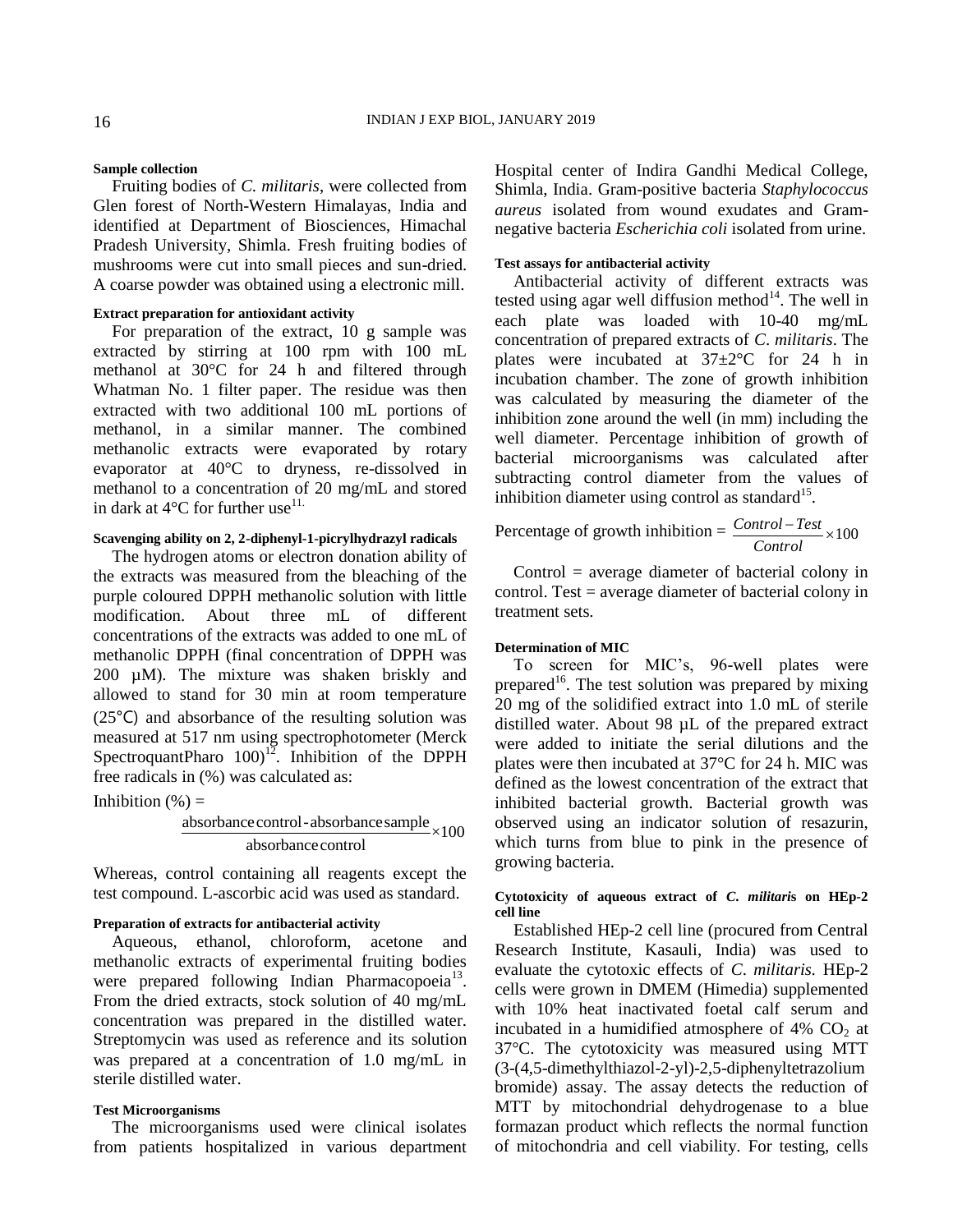were washed in DMEM, harvested by trypsinization and seeded in a 96-well microplate (CELLSTAR, Greiner Bio-one). After 48 h incubation when monolayer was observed, cells were treated with different concentrations of aqueous extract of *C. militaris* and re-incubated for 24 h. Then 20 µL of MTT solution (5 mg/mL) was added to each well. After 1 h incubation with MTT, medium were aspirated from each well and 100 µL DMSO was added to each well and gently shaken. Reduced MTT was assayed at 570 nm using a microplate reader (Thermo Electron Corporation). Culture medium containing water was used as positive control and untreated cells were used as negative control. The % of cell inhibition was calculated using following formula:

Cell Inhibition 
$$
(\%)
$$
 =

$$
\frac{absorbance control - absorbance sample}{absorbance control} \times 100
$$

### **Determination of bioactive components**

Total phenolic content of the extract was determined following Makkar *et al*. <sup>17</sup>. The reaction mix was prepared by amalgamation of the extract (0.1 mL) and double distilled water (0.9 mL). Subsequently; 2.5 mL of sodium carbonate solution (20%) was added to it, followed by 0.5 mL of FCR (1N). Absorbance was read at 725 nm after 40 min incubation at room temperature. Tannic acid (0.5 mg/mL) was used to prepare standard curve. The results were expressed as mg of TAEs per g of the extracts.

The quantity of total flavonoids (TFC) was estimated colorimetrically<sup>18</sup>. A suitable aliquot 250 µL taken for estimation was mixed with 1.0 mL of water in a test tube. About 75 µL of aqueous  $NaNO<sub>2</sub>$  (5%) was added to the test tube, then after 5 min, 150  $\mu$ L of 10% AlCl<sub>3</sub> and after 6 min, 500  $\mu$ L of 1.0 M NaOH were added sequentially. Finally, 275 µL distilled water was added. The reaction mixture was mixed thoroughly. The absorbance was noted at 510 nm using a spectrophotometer. TFC, calculated using a standard calibration curve, were reported as  $(+)$  catechin equivalents (mg  $CE/g$  of the extract).

β-carotene and lycopene were determined according to the method of Nagata and Yamashita<sup>19</sup>. The dried extract (100 mg) was vigorously shaken with 10 mL of acetone-hexane mixture  $(4:6)$  for 1 min and filtered through Whatman No.1 filter paper. The

absorbance of the filtrate was measured at 453, 505, and 663 nm. The contents of β-carotene and lycopene were calculated according to the following equations:

Lycopene (mg/100 mL) =  $-0.0458A_{663}$  $+ 0.372A_{505} + 0.0806A_{453}$ β-carotene (mg/100 mL) =  $0.216A_{663}$  $-0.304A_{505} + 0.452A_{453}$ 

Ascorbic acid content was determined from dried methanolic extract. A 100 mg of the extract was mixed with 1% metaphosphoric acid (10 mL) and incubated at room temperature for 45 min and filtered. 1.0 mL of filtrate was mixed with 9 mL of 2, 6 dichloroindophenol and absorbance was recorded at 515 nm in 30 min against a blank. The ascorbic acid content was calculated using calibration curve of L-ascorbic acid. The results were expressed in terms of mg of ascorbic acid equivalents per g of extract (AAEs).

# **Results**

## **DPPH radical scavenging activity**

The results depicted in Fig. 1 indicate the increase in % inhibition of DPPH free radical on increasing concentration of the methanolic extract. The concentration of antioxidant needed to reduce the initial DPPH concentration by  $50\%$  (IC<sub>50</sub>) is a parameter generally used to measure the antioxidant activity<sup>7</sup>. IC<sub>50</sub> value of the methanolic mushroom extract was 0.72 mg/mL compared with standard L-ascorbic acid  $IC_{50} = 0.062$  mg/mL. This result showed that the methanol extract has good scavenging ability on DPPH radicals.

### **Antibacterial assay**

In the range of tested concentrations of the different extracts (10-40 mg/mL) there was significant



Fig. 1 — Antioxidant activity of *Cordyceps militaris* extract using DPPH test. [Slope =  $25.91 \pm 1.288$ , Y- Intercept =  $31.09 \pm 0.8545$ ,  $r^2 = 0.9926$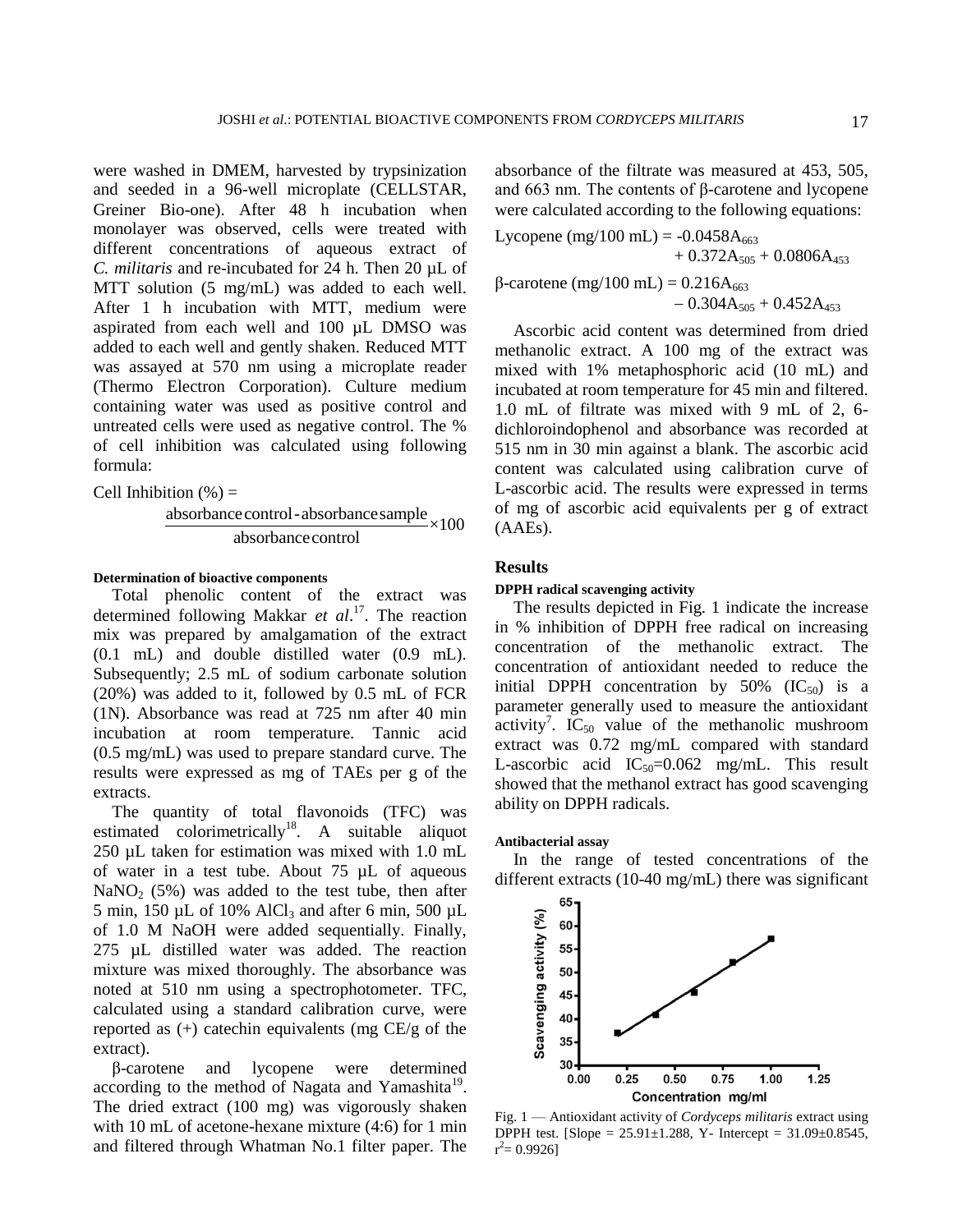inhibition of both the pathogens (Fig. 2). Control did not inhibit the growth of the bacteria. However, the reference antibacterial agent streptomycin was effective against both the bacteria and showed inhibition zone of  $23.1 \pm 0.01$  mm and  $22.6 \pm 0.12$  mm against *S*. *aureus* and *E*. *coli*, respectively. Various mushroom extracts used in the study were found to display various degrees of antimicrobial effects against the tested microorganisms. The ethanolic and acetone extracts were maximum active against the inhibition of growth of *E*. *coli* and resulted in 30.71% and 33.97% inhibition at 100% (40 mg/mL) concentration of the extract. Aqueous extracts were poor in inhibiting the growth of tested bacteria. Whereas, acetone extracts significantly inhibited the growth of *S*. *aureus* in all the concentration range studied and displayed 41.04% inhibition at 100% (40 mg/mL) concentration of the extract.

# **Minimum inhibitory concentration (MIC)**

With the initial concentration of 20 mg/mL, all the extracts demonstrated signs of antibacterial effects against *S*. *aureus* and *E*. *coli* (Table 1). MIC of acetone extract being lowest 0.62 mg/mL for *E*. *coli*  and >1.0 mg/mL for all other extracts. Against *S*. *aureus* MIC's were more than 1 mg/mL for all the



Fig. 2 — Antibacterial activity of *Cordyceps militaris* exracts against (A) *E*. *coli*; and (B) *S*. *aureus*

extracts tested and aqueous extracts displayed minimum inhibition at 10 mg/mL concentration. Antibiotic streptomycin exhibited MIC of 0.03 mg/mL and 0.06 mg/mL against *S*. *aureus* and *E*. *coli*, respectively.

## **Cytotoxic effects of aqueous extract of C. militaris**

To address the anticancer potential of *C*. *militaris*, HEp-2 cells (human epithelial carcinoma) were treated with different concentrations of aqueous extract of *C*. *militaris* and assayed for viability using MTT. *C*. *militaris* reduced approximately 43% viability with  $IC_{50}$  (concentration at which 50% cell viability remains) 20 µg/mL when examined upto 30 µg/mL (Table 2).

#### **Bioactive Components**

The present studies also focus on five different bioactive components, such as phenols, flavanoids, ascorbic acid, β carotene and lycopene (Table 3). Total phenolic content in *C*. *militaris* were found to be 39.52 mg tannic acid equivalent per g of the extract. Being high in TPC, *C*. *militaris* visibly can be considered as a superior source of polyphenols.

| Table $1 - MC$ (mg/mL) of various extracts against |             |         |  |  |
|----------------------------------------------------|-------------|---------|--|--|
| microorganisms                                     |             |         |  |  |
| Extract                                            | $MIC$ mg/mL |         |  |  |
|                                                    | S. aureus   | E. coli |  |  |
| Acetone                                            | 1.25        | 0.62    |  |  |
| Chloroform                                         | 1.25        | 1.25    |  |  |
| Ethanol                                            | 1.25        | 1.25    |  |  |
| Methanol                                           | 2.5         | 1.25    |  |  |
| Aqueous                                            | 10          | 5.0     |  |  |
| Streptomycin                                       | 0.03        | 0.06    |  |  |

| Table 2 — Cytotoxicity of aqueous extract of C. militaris against |  |
|-------------------------------------------------------------------|--|
| HEp-2 cell line                                                   |  |

| Concentration | % Cell    | $\frac{0}{0}$ | <b>STDEV</b> |
|---------------|-----------|---------------|--------------|
| $(\mu g/mL)$  | Viability | Cell Death    | 土            |
| 0             | 100       |               |              |
| 5             | 67.65     | 32.34         | 14.52        |
| 10            | 61.64     | 38.35         | 8.79         |
| 15            | 64.26     | 35.73         | 13.53        |
| 20            | 49.36     | 50.63         | 14.13        |
| 25            | 48.34     | 51.65         | 17.98        |
| 30            | 43.01     | 56.98         | 9.18         |
|               |           |               |              |

Table 3 — Bioactive components in *C*. *militaris* mushroom extract Total Phenols  $(mg/g)$  39.52 $\pm$ 0.040

| Total flavanoids $(mg/g)$ | $1.56 \pm 0.039$  |
|---------------------------|-------------------|
| Ascorbic acid $(mg/100g)$ | $1.81 \pm 0.026$  |
| $\beta$ -carotene (mg/g)  | $0.328 \pm 0.045$ |
| Lycopene $(mg/g)$         | $0.277+0.004$     |

[Contents of total phenols, flavanoids, ascorbic acid, β-carotene and lycopene in the mushroom extract]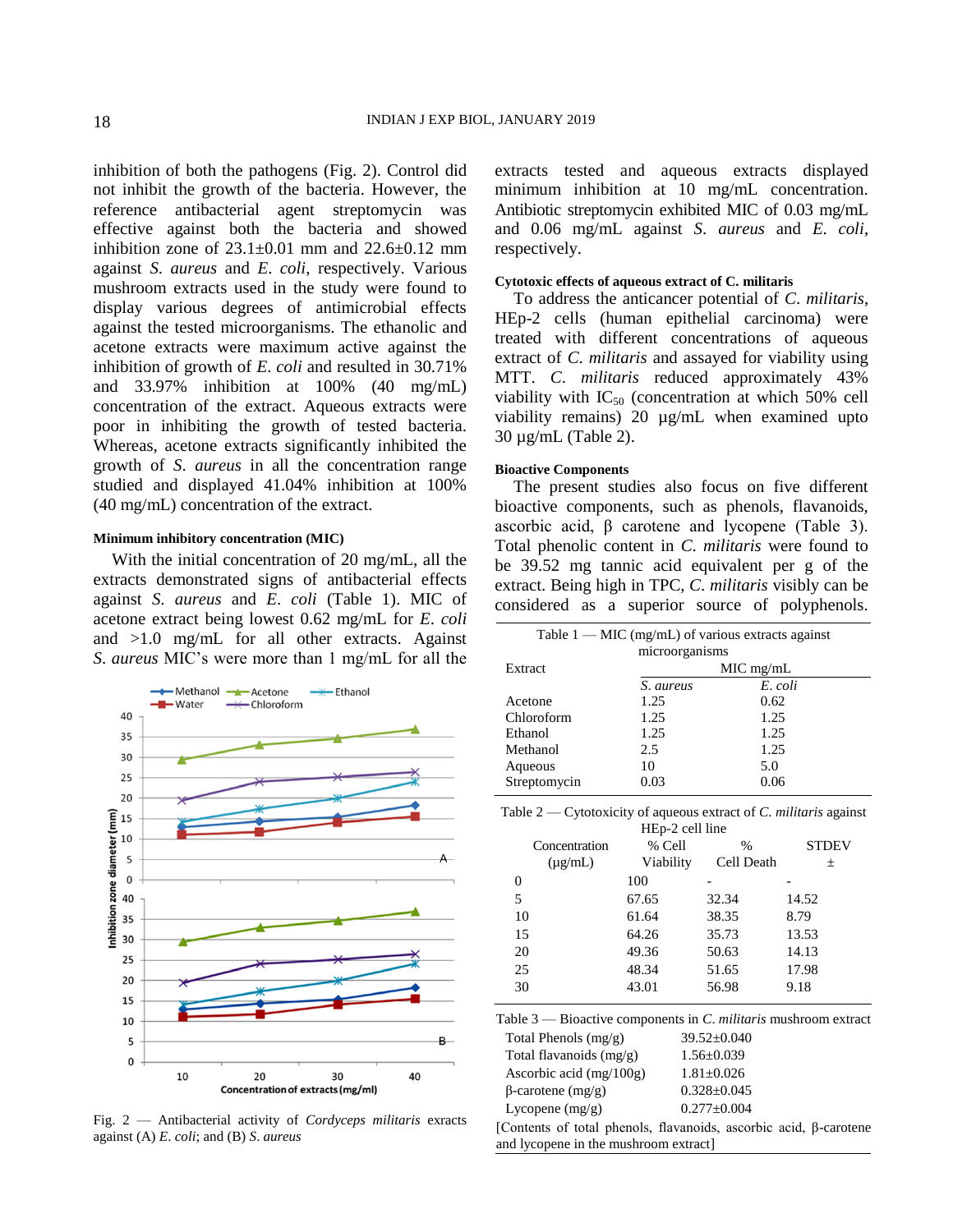Flavonoids are recognized as dietary biochemical agents, which display pH dependent antioxidant behaviour in human body and are also effective for cardiovascular system and work as cardio protective agents<sup>20</sup>. Observed value was found 1.56 mg catechin equivalent per g of the extract.

Ascorbic acid was found in little amounts whereas; β-carotene and lycopene were only found in vestigial amounts.

# **Discussion**

The macrofungi extract showed positive antioxidant activity by fading the violet colour of DPPH solution to yellow and pale violet. Antioxidants react with DPPH, which is a stable free radical and convert it to 1, 1-diphenyl-2-picryl hydrazine. The degree of discoloration indicates the radical-scavenging potential of the antioxidant<sup>21</sup>. In this method, a preformed stable free radical DPPH reacts with any substance that can reduce DPPH to a stable diamagnetic molecule by donating hydrogen atom. This reduction of the DPPH was followed by the decrease in absorbance at  $517 \text{ nm}^{22}$ . To evaluate antioxidant activities in a relatively short time, DPPH assay is commonly used as compared to other methods<sup>23</sup>. It has the benefit of being unaffected by some side reactions which is common in laboratory-generated hydroxyl and superoxide anion<sup>7</sup>. Compared with the results of other authors in parallel studies it was found that the methanolic extract from *Agaricus blazei* showed a high scavenging ability of 97.1% at 2.5 mg/mL, *C*. *comatus* 84.5% at 5 mg/mL and *Ramaria botrytis*  polysaccharides  $82.67\%$  at 1.4 mg/mL<sup>24-26</sup>. These results revealed that *C*. *militaris* is a free radical scavenger probably acting as primary antioxidant. Their methanolic extracts might react with free radicals (particularly peroxy radicals), which are the chief propagator of the autooxidation series of fat, thereby terminating the chain reaction<sup>27</sup>.

Pathania and  $Sagar^{14}$  reported that methanolic extracts of *C*. *militaris* were more potent as compared to aqueous extract in inhibiting the growth of *S*. *aureus* and *E*. *coli.* In the analogous line fermentation broth of *C*. *sinensis* was found to show stronger effect on *S*. *aureus* and *E*. *coli*<sup>28</sup> . The outcome of the present study are in agreement with the results of the earlier workers<sup>29,30</sup> who have also reported strong antibacterial activity of methanolic extract of *Ganoderma lucidum* against gram negative

(*E*. *coli*) and comparatively less activity against grampositive (*S*. *aureus*) bacteria. Due to the emergent antibiotics resistance, diseases that were easily healed are these days becoming a serious problem<sup>31,32</sup>. The association between hospital infections and multiresistant microbes definitely highlighted the trouble and the pressing necessity for solutions<sup>33</sup>. Cancer is an escalating worldwide health concern and it demands development of safer anticancerous therapeutics. A number of natural extracts have been investigated for anticancer function on tumor cells for the same  $34$ . The research on mushrooms is extensive and hundreds of species have been confirmed a wide variety of pharmacological activities.

Phenolic compounds constitute a key class of phytochemicals, which are responsible for inhibiting the oxidative damage caused by free radicals produced inside human body<sup>35</sup>. Several reports emphasised the major role of phenolic compounds as scavengers of free radicals which in turn seems to be associated with antioxidant activity<sup>36</sup>. A number of references are available on insignificant quantities of ascorbic acid, lycopene and β carotene in mushroom fruiting bodies as naturally occurring bioactive components<sup>7,37</sup>. Although, other bioactive components were possibly present in this mushroom extract, the amount of ascorbic acid, lycopene and β carotene found was extremely low, which emphasised the idea that phenolic compounds significantly contribute to the mushrooms antioxidant, antibacterial or cytotoxic activity.

### **Acknowledgement**

The authors express their sincere thanks to the Head and Assistant Scientist Biochemistry, Dr. Nageswar Singh, CSK Himachal Pradesh Krishi Vishvavidyalaya, Palampur for providing laboratory facilities. Financial support from UGC, (F.17-40/08 SA-1), New Delhi is also gratefully acknowledged.

## **Conflict of interest**

Authors declare that they have no conflict of interest.

#### **References**

- 1 Kaszak BD, *Cordyceps* fungi as natural killers, new hopes for medicine and biological control factors. *Ann Parasitol*, 6 (2014) 151.
- 2 Seth R & Haider SZ, Mohan M, Pharmacology, phytochemistry and traditional uses of *Cordyceps sinensis* (berk. Sacc): A recent update for future prospects. *Indian J Tradit Knowle*, 13 (2014) 551.